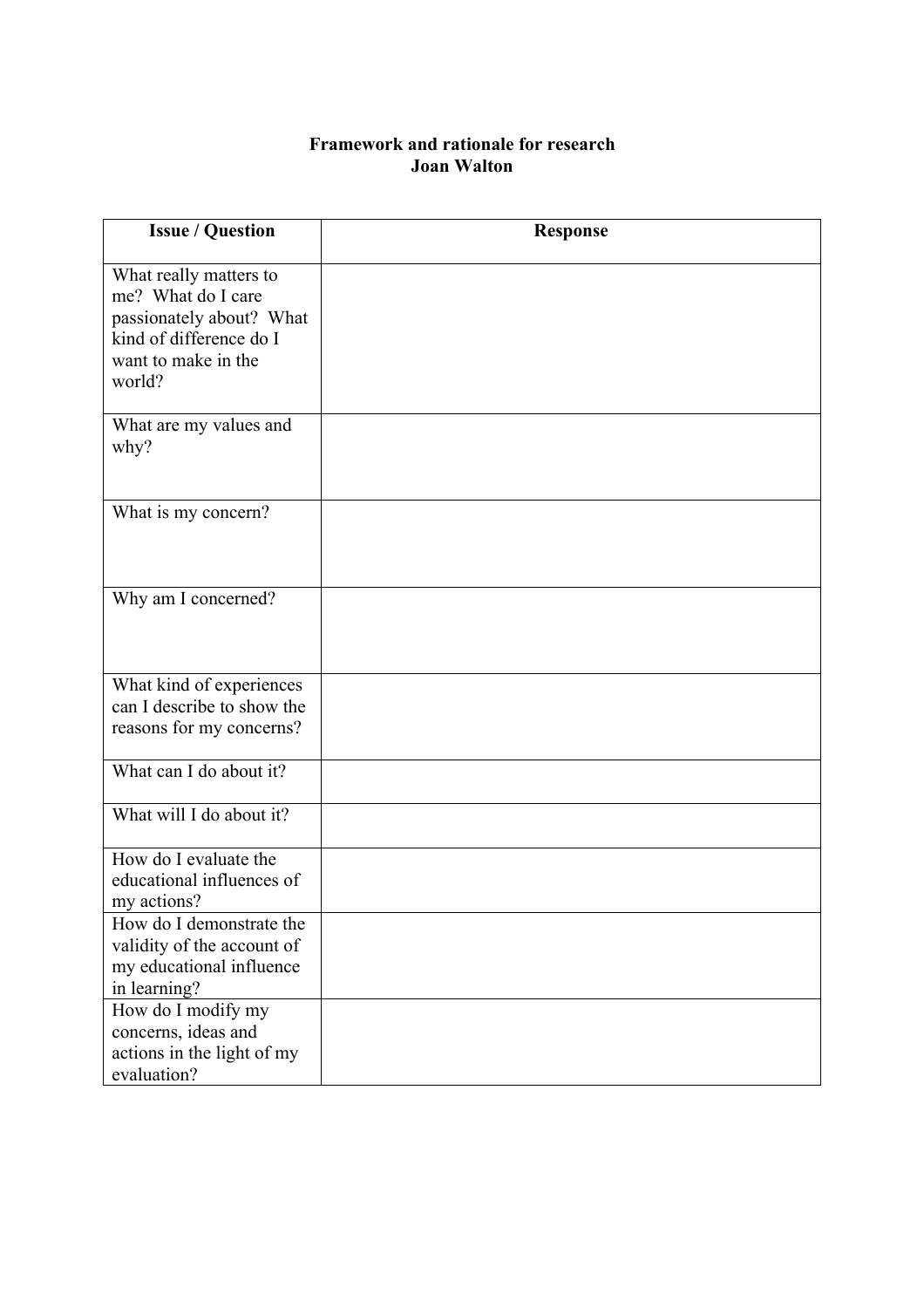## **Aiming High for Disabled Children: A Collaborative Inquiry**

Framework for recording research process

| <b>Question</b>                                                                          | <b>Response</b>                                                                                                                                                                                                                                                                                                                                                                                                                                                                                                                                               |
|------------------------------------------------------------------------------------------|---------------------------------------------------------------------------------------------------------------------------------------------------------------------------------------------------------------------------------------------------------------------------------------------------------------------------------------------------------------------------------------------------------------------------------------------------------------------------------------------------------------------------------------------------------------|
| What really matters to<br>me?                                                            | What really matters to me is that there is a closer, more dynamic<br>and mutually informing relationship between research and practice;<br>And that the creation of knowledge and research publications in<br>relation to the wellbeing of children and young people are<br>grounded in the work and values of committed practitioners, who<br>want to contribute to the "flourishing of humanity through<br>education and research".                                                                                                                         |
| What are my values?                                                                      | Respect (for each person based on our shared humanity);<br>Participation (everyone has an equal right to participate);<br>Mutual empowerment (people may have equal rights, but may not<br>have the skills or confidence to participate $-$ so important to do<br>what is possible to enable them to feel able to do so).                                                                                                                                                                                                                                     |
| What is my concern?                                                                      | UK $21st$ out of 21 in terms of children's wellbeing (UNICEF 2007).<br>Research that is being undertaken is not of the kind that enables us<br>to know how to improve the quality of children's lives – it does not<br>enable us as a nation to 'improve our practice' in relation to<br>improving the wellbeing of children.                                                                                                                                                                                                                                 |
| Why am I concerned?                                                                      | Children are still suffering in similar ways to how they were when I<br>started work at the age of 18 as a Residential Childcare Officer.                                                                                                                                                                                                                                                                                                                                                                                                                     |
| What kind of<br>experiences can I<br>describe to show the<br>reasons for my<br>concerns? | Research is published – but does not inform practice.<br>Practitioners and others are committed, do excellent work, and<br>improve the quality of children's lives – but in isolated settings –<br>and the knowledge that is known / created does not influence the<br>world of published research.                                                                                                                                                                                                                                                           |
| What can I do about it?                                                                  | Encourage the development of a network of people who are willing<br>to explore how to develop a closer, more dynamic and mutually<br>informing relationship between research and practice.                                                                                                                                                                                                                                                                                                                                                                    |
| What will I do about it?                                                                 | Create research projects where the research is grounded in the<br>experience of practitioners, and it is their voices which are<br>influencing the research. Encourage practitioners to understand the<br>critically important role they play in the creation of knowledge<br>concerning what can help improve the wellbeing of children.<br>Support practitioners in whatever way they require to enable them<br>to contribute in a useful way to the research world, in ways that<br>reflect the practitioner's values, and what they feel matters to them. |